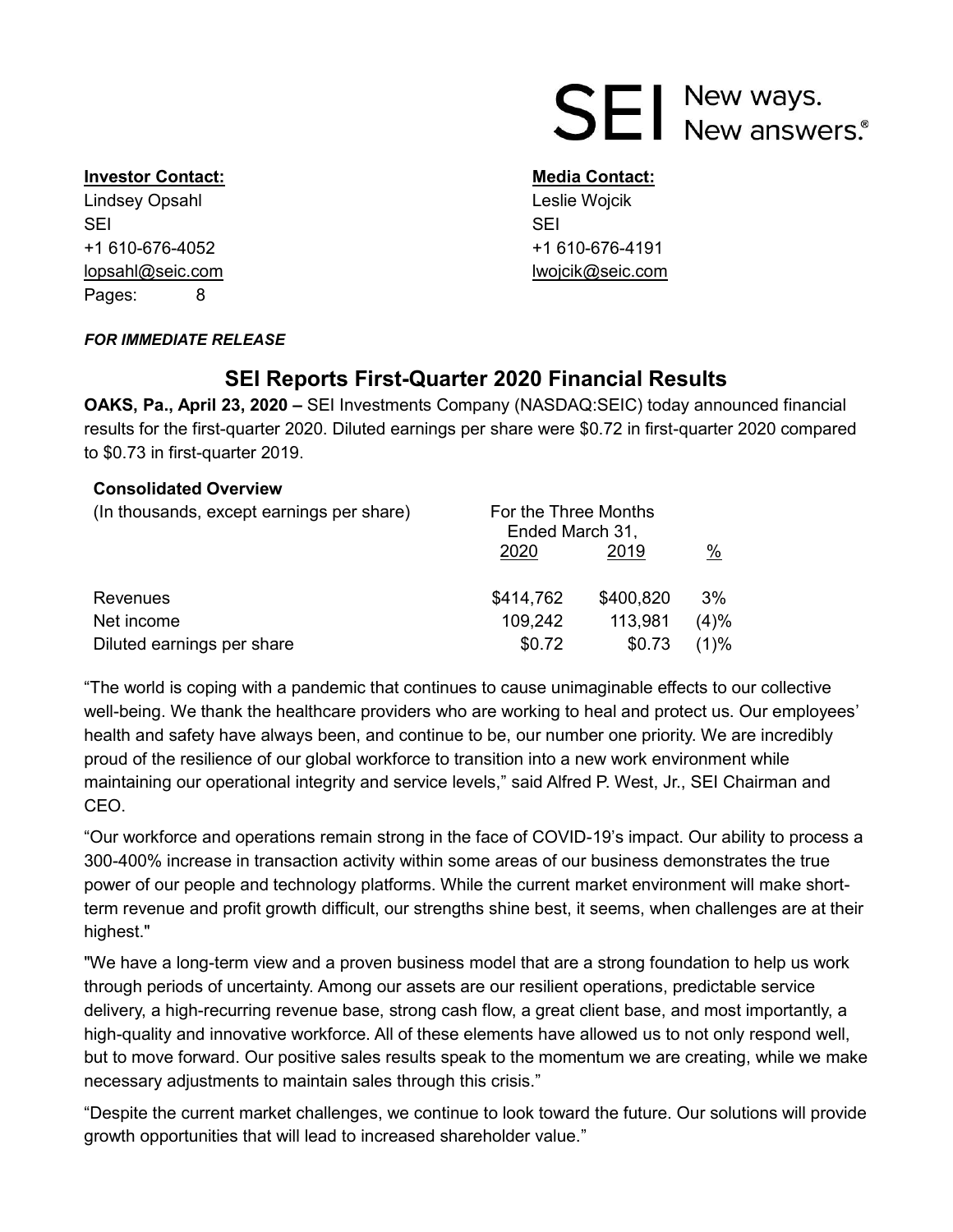# **Summary of First-Quarter Results by Business Segment**

| (In thousands)                        | For the Three Months<br>Ended March 31, |           |               |  |
|---------------------------------------|-----------------------------------------|-----------|---------------|--|
|                                       | 2020                                    | 2019      | $\frac{0}{2}$ |  |
| Private Banks:                        |                                         |           |               |  |
| Revenues                              | \$113,221                               | \$118,259 | (4)%          |  |
| <b>Expenses</b>                       | 110,653                                 | 110,962   | $-\%$         |  |
| <b>Operating Profit</b>               | 2,568                                   | 7,297     | (65)%         |  |
| <b>Operating Margin</b>               | 2%                                      | 6%        |               |  |
| <b>Investment Advisors:</b>           |                                         |           |               |  |
| Revenues                              | 102,321                                 | 94,761    | 8%            |  |
| <b>Expenses</b>                       | 52,432                                  | 52,502    | $-\%$         |  |
| <b>Operating Profit</b>               | 49,889                                  | 42,259    | 18%           |  |
| <b>Operating Margin</b>               | 49%                                     | 45%       |               |  |
| Institutional Investors:              |                                         |           |               |  |
| Revenues                              | 79,203                                  | 80,113    | (1)%          |  |
| <b>Expenses</b>                       | 38,267                                  | 38,754    | (1)%          |  |
| <b>Operating Profit</b>               | 40,936                                  | 41,359    | (1)%          |  |
| <b>Operating Margin</b>               | 52%                                     | 52%       |               |  |
| <b>Investment Managers:</b>           |                                         |           |               |  |
| Revenues                              | 116,629                                 | 104,649   | 11%           |  |
| <b>Expenses</b>                       | 74,289                                  | 69,066    | 8%            |  |
| <b>Operating Profit</b>               | 42,340                                  | 35,583    | 19%           |  |
| <b>Operating Margin</b>               | 36%                                     | 34%       |               |  |
| <b>Investments in New Businesses:</b> |                                         |           |               |  |
| Revenues                              | 3,388                                   | 3,038     | 12%           |  |
| <b>Expenses</b>                       | 10,910                                  | 5,940     | 84%           |  |
| <b>Operating Loss</b>                 | (7, 522)                                | (2,902)   | NM            |  |
| Totals:                               |                                         |           |               |  |
| Revenues                              | \$414,762                               | \$400,820 | 3%            |  |
| Expenses                              | 286,551                                 | 277,224   | 3%            |  |
| <b>Corporate Overhead Expenses</b>    | 17,983                                  | 20,035    | (10)%         |  |
| Income from Operations                | \$110,228                               | \$103,561 | 6%            |  |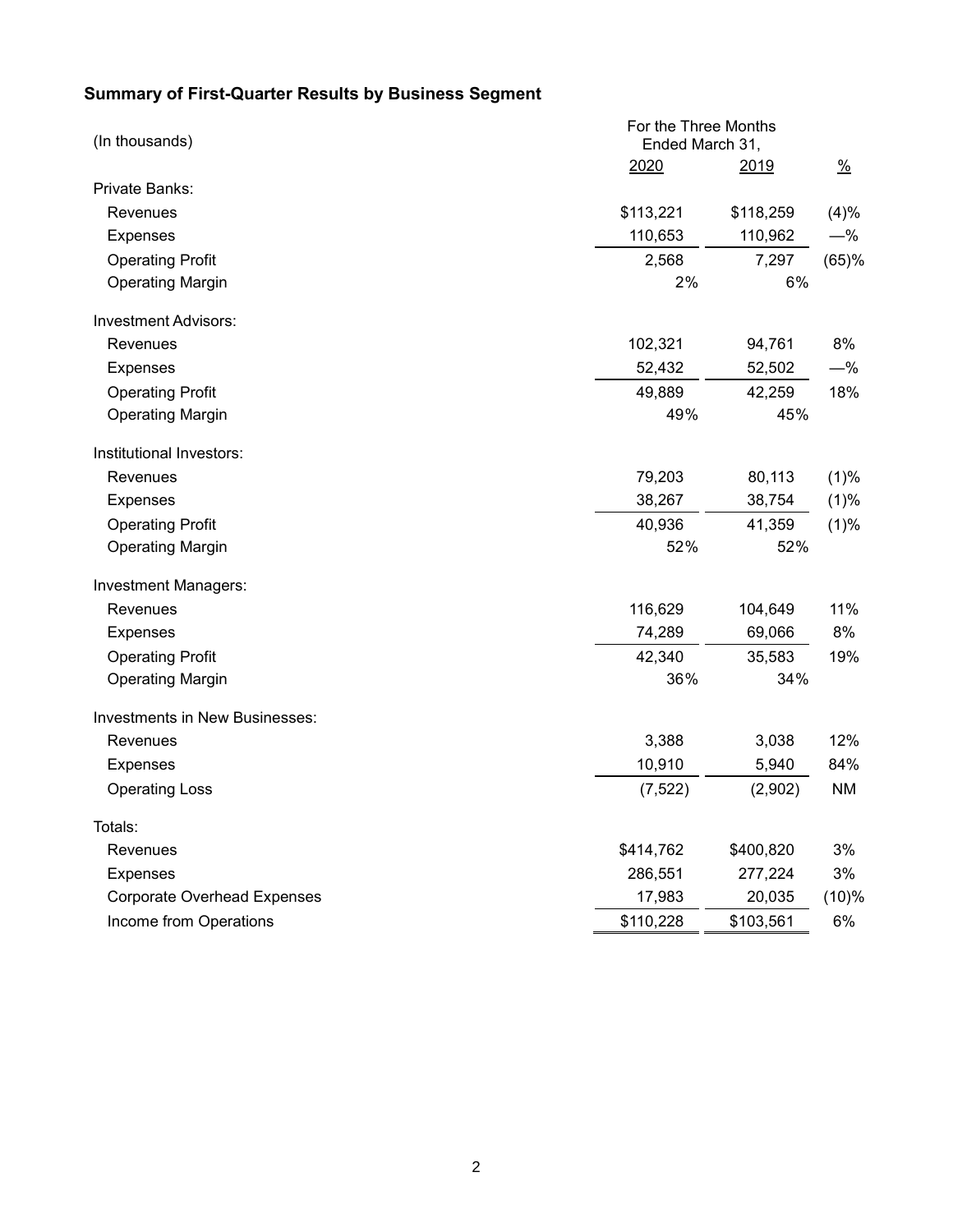## **First-Quarter Business Highlights:**

- Revenues from Asset management, administration, and distribution fees increased primarily from higher assets under administration in our Investment Managers segment due to sales of new business and market appreciation during 2019 and early 2020; however, this increase was partially offset by a decline in fees from assets under management due to the sharp market depreciation during March 2020, which negatively impacted our asset-based fee revenues.
- Our average assets under administration increased \$85.0 billion, or 14%, to \$679.2 billion in the first-quarter 2020, as compared to \$594.2 billion during the first-quarter 2019 (see attached Average Asset Balances schedules for further details).
- Our average assets under management, excluding LSV, increased \$14.0 billion, or 6%, to \$237.2 billion in the first-quarter 2020, as compared to \$223.2 billion during the first-quarter 2019 (see attached Average Asset Balances schedules for further details).
- Information processing and software servicing fees in our Private Banks segment decreased by \$4.7 million during the first-quarter 2020 due to decreased non-recurring fees and previously announced client losses.
- Sales events, net of client losses, during first-quarter 2020 totaled approximately \$35.1 million and are expected to generate net annualized recurring revenues of approximately \$32.5 million when contract values are fully realized.
- Expenses in our Investments in New Businesses segment grew approximately \$5.0 million over first-quarter 2019. This increase is due primarily to our increased investment in new business opportunities, an IT Services offering and work related to our One SEI strategy announced last year.
- Our earnings from LSV decreased by \$7.4 million, or 20%, to \$29.9 million in first-quarter 2020 as compared to \$37.3 million in first-quarter 2019. The decrease in earnings was due to lower assets under management from negative cash flows from existing clients, the previously mentioned market depreciation during March 2020 and client losses.
- We recorded a net loss on investments of approximately \$4.0 million during the first-quarter 2020. This compares to a net gain of \$1.3 million during the first-quarter 2019.
- We capitalized \$6.2 million of software development costs in first-quarter 2020 for continued enhancements to the SEI Wealth Platform<sup>sM</sup> (SWP). Amortization expense related to SWP was \$10.8 million in first-quarter 2020.
- Our effective tax rates were 21.5% in first-quarter 2020 and 22.1% in first-quarter 2019.
- We repurchased 2.4 million shares of our common stock for \$127.4 million during the firstquarter 2020.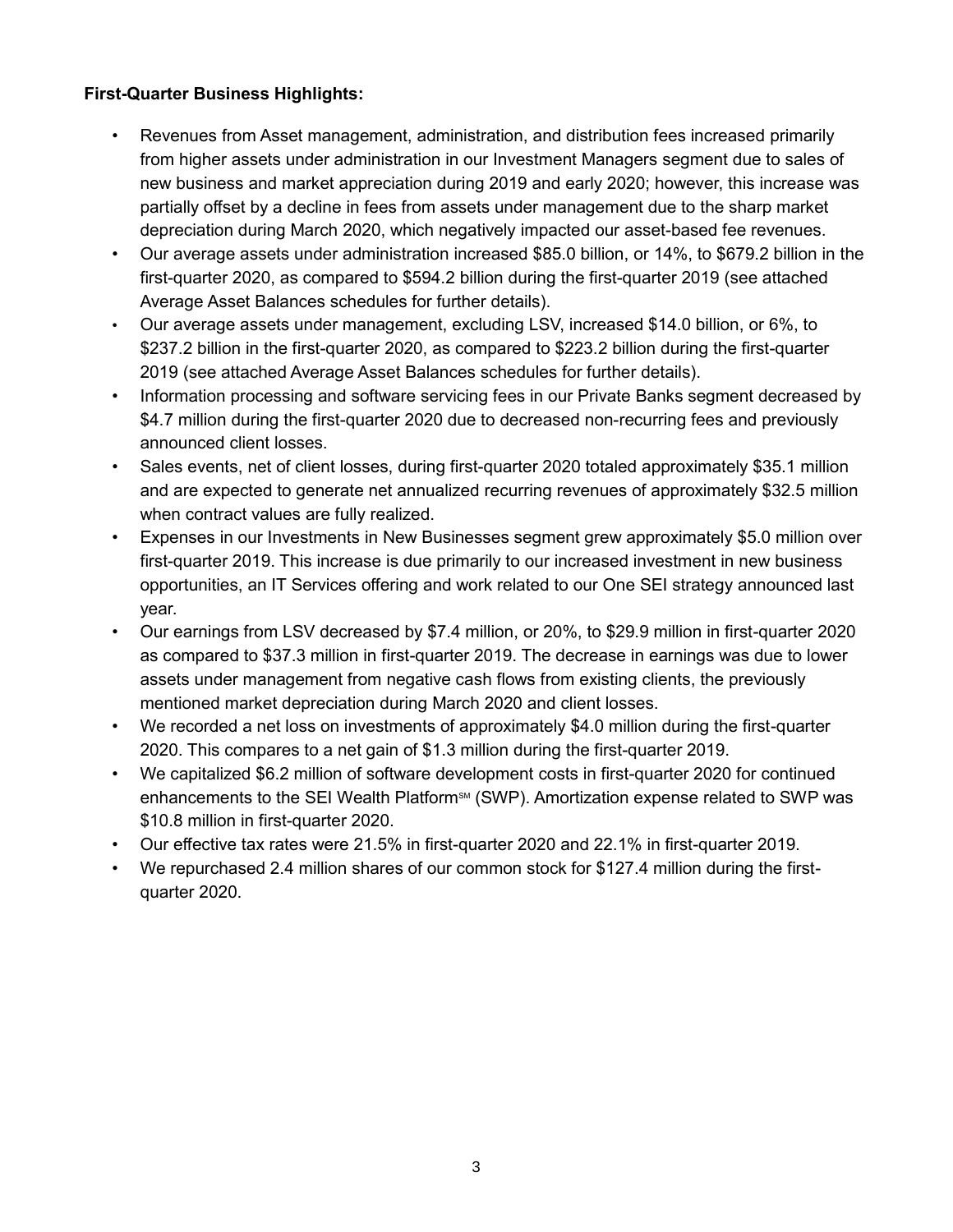#### **Earnings Conference Call**

A conference call to review earnings is scheduled for 4:30 p.m. Eastern time on April 23, 2020. Investors may listen to the call at [seic.com/ir-events.](https://seic.com/investor-relations/investor-relations-events-and-webcasts) Investors may also listen to a replay by telephone at (USA) 866-207-1041; (International) 402-970-0847; Access Code: 9711830.

#### **About SEI**

After 50 years in business, SEI (NASDAQ:SEIC) remains a leading global provider of investment processing, investment management, and investment operations solutions that help corporations, financial institutions, financial advisors, and ultra-high-net-worth families create and manage wealth. As of March 31, 2020, through its subsidiaries and partnerships in which the company has a significant interest, SEI manages, advises or administers \$920 billion in hedge, private equity, mutual fund and pooled or separately managed assets, including \$283 billion in assets under management and \$632 billion in client assets under administration. For more information, visit [seic.com.](http://seic.com/)

This release contains forward looking statements within the meaning or the rules and regulations of the Securities and Exchange Commission. In some cases you can identify forward-looking statements by terminology such as "may," "will," "expect," "believe" and "continue" or ''appear.'' Our forward-looking statements include our current expectations as to:

- revenue that we believe will be generated by sales events that occurred during the quarter,
- the degree to which our business model provides a foundation during periods of uncertainty, and
- whether our solutions will provide growth opportunities that will lead to shareholder value.

You should not place undue reliance on our forward-looking statements as they are based on the current beliefs and expectations of our management and subject to significant risks and uncertainties many of which are beyond our control or are subject to change. Although we believe the assumptions upon which we base our forward-looking statements are reasonable, they could be inaccurate. Some of the risks and important factors that could cause actual results to differ from those described in our forward-looking statements can be found in the "Risk Factors" section of our Annual Report on Form 10-K for the year ended December 31, 2019, filed with the Securities and Exchange Commission.

# # #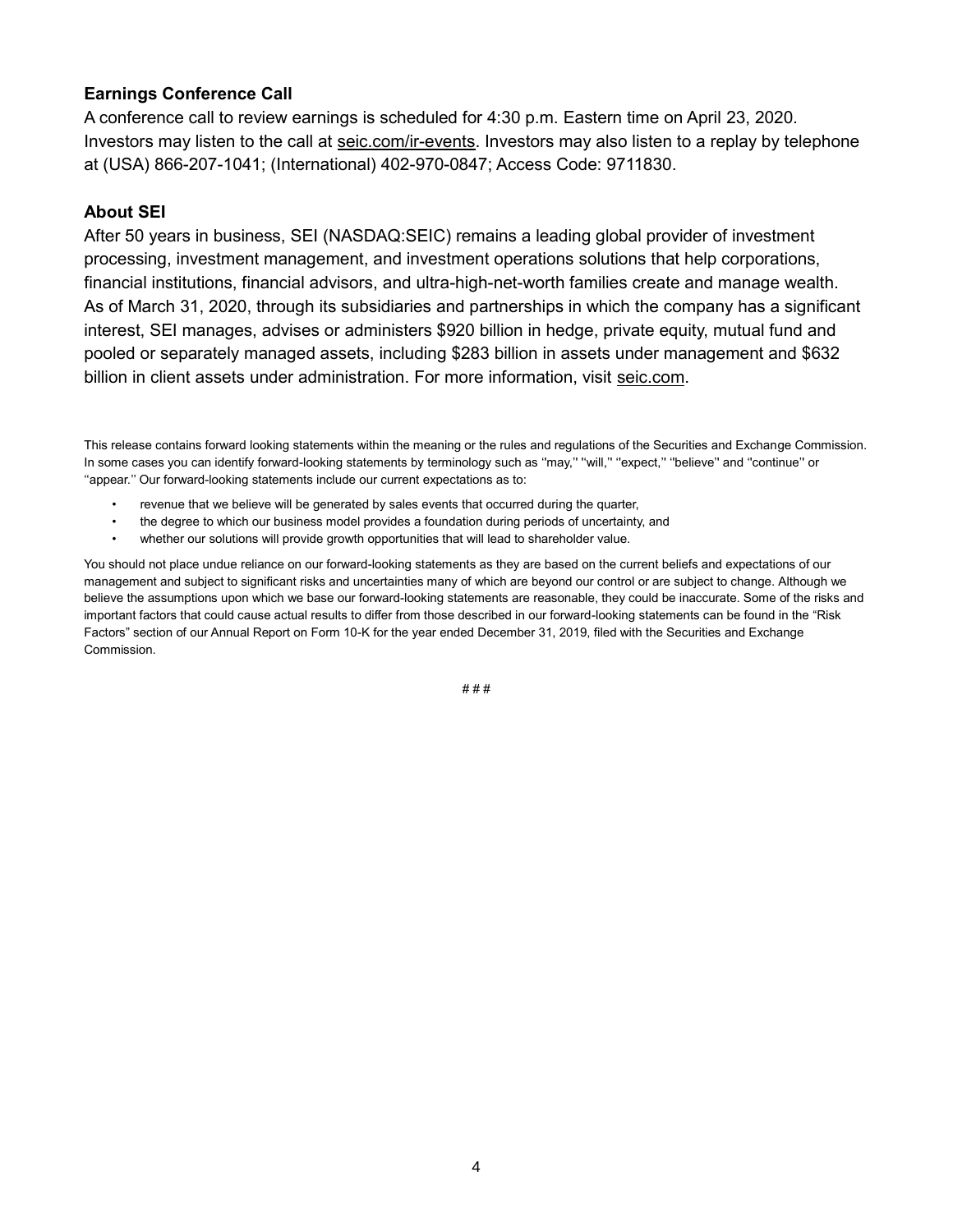## **SEI INVESTMENTS COMPANY CONSOLIDATED STATEMENTS OF OPERATIONS (In thousands, except per share data) (Unaudited)**

|                                                           | <b>For the Three Months</b><br>Ended March 31, |           |
|-----------------------------------------------------------|------------------------------------------------|-----------|
|                                                           | 2020                                           | 2019      |
| Asset management, admin. and distribution fees            | \$331,853                                      | \$313,944 |
| Information processing and software servicing fees        | 82,909                                         | 86,876    |
| <b>Total revenues</b>                                     | 414,762                                        | 400,820   |
| Subadvisory, distribution and other asset mgmt. costs     | 45,337                                         | 43,805    |
| Software royalties and other information processing costs | 7,447                                          | 8,128     |
| Compensation, benefits and other personnel                | 131,481                                        | 130,335   |
| Stock-based compensation                                  | 6,929                                          | 5,038     |
| Consulting, outsourcing and professional fees             | 53,290                                         | 50,206    |
| Data processing and computer related                      | 22,704                                         | 20,992    |
| Facilities, supplies and other costs                      | 16,796                                         | 18,745    |
| Amortization                                              | 13,077                                         | 12,679    |
| Depreciation                                              | 7,473                                          | 7,331     |
| Total expenses                                            | 304,534                                        | 297,259   |
| Income from operations                                    | 110,228                                        | 103,561   |
| Net (loss) gain on investments                            | (3,989)                                        | 1,279     |
| Interest and dividend income                              | 3,203                                          | 4,257     |
| Interest expense                                          | (152)                                          | (157)     |
| Equity in earnings of unconsolidated affiliate            | 29,907                                         | 37,317    |
| Income before income taxes                                | 139,197                                        | 146,257   |
| Income taxes                                              | 29,955                                         | 32,276    |
| Net income                                                | \$109,242                                      | \$113,981 |
| Basic earnings per common share                           | \$0.73                                         | \$0.74    |
| Shares used to calculate basic earnings per share         | 149,468                                        | 153,310   |
| Diluted earnings per common share                         | \$0.72                                         | \$0.73    |
| Shares used to calculate diluted earnings per share       | 152,368                                        | 156,541   |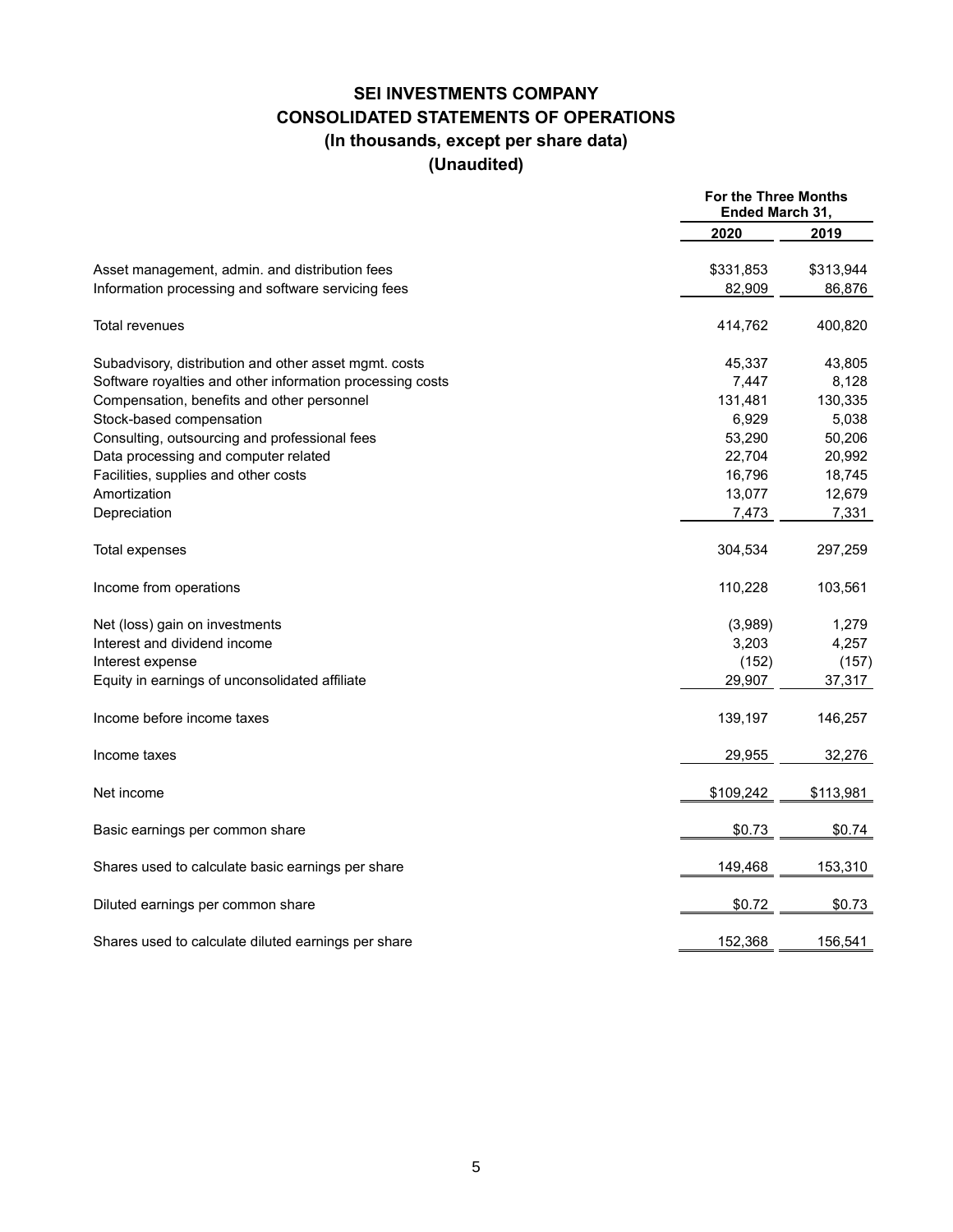## **SEI INVESTMENTS COMPANY CONSOLIDATED BALANCE SHEETS (In thousands) (Unaudited)**

|                                                                                                                 | March 31,<br>2020 | December 31,<br>2019 |
|-----------------------------------------------------------------------------------------------------------------|-------------------|----------------------|
| Assets                                                                                                          |                   |                      |
| <b>Current Assets:</b>                                                                                          |                   |                      |
| Cash and cash equivalents                                                                                       | \$746,870         | \$841,446            |
| Restricted cash                                                                                                 | 3,101             | 3,101                |
| Receivables from investment products                                                                            | 51,612            | 54,165               |
| Receivables, net of allowance for doubtful accounts of \$1,281 and \$1,201                                      | 358,130           | 340,358              |
| Securities owned                                                                                                | 31,420            | 33,486               |
| Other current assets                                                                                            | 42,017            | 32,289               |
| <b>Total Current Assets</b>                                                                                     | 1,233,150         | 1,304,845            |
| Property and Equipment, net of accumulated depreciation of \$360,148 and \$353,453                              | 173,255           | 160,859              |
| Operating Lease Right-of-Use Assets                                                                             | 41,383            | 42,789               |
| Capitalized Software, net of accumulated amortization of \$454,776 and \$442,677                                | 290,427           | 296,068              |
| Available for Sale and Equity Securities                                                                        | 110,558           | 116,917              |
| Investments in Affiliated Funds, at fair value                                                                  | 3,753             | 5,988                |
| Investment in Unconsolidated Affiliate                                                                          | 45,285            | 67,413               |
| Goodwill                                                                                                        | 64,489            | 64,489               |
| Intangible Assets, net of accumulated amortization of \$9,694 and \$8,773                                       | 27,066            | 27,987               |
| <b>Deferred Contract Costs</b>                                                                                  | 32,760            | 30,991               |
| Deferred Income Taxes                                                                                           | 2,603             | 2,822                |
| Other Assets, net                                                                                               | 33,302            | 30,202               |
| <b>Total Assets</b>                                                                                             | \$2,058,031       | \$2,151,370          |
| <b>Liabilities and Equity</b>                                                                                   |                   |                      |
| <b>Current Liabilities:</b>                                                                                     |                   |                      |
| Accounts payable                                                                                                | \$13,086          | \$4,423              |
| <b>Accrued liabilities</b>                                                                                      | 179,772           | 272,801              |
| Current portion of long-term operating lease liabilities                                                        | 8,715             | 9,156                |
| Deferred revenue                                                                                                | 5,978             | 7,185                |
| <b>Total Current Liabilities</b>                                                                                | 207,551           | 293,565              |
| Long-term Income Taxes Payable                                                                                  | 803               | 803                  |
| Deferred Income Taxes                                                                                           | 53,991            | 55,722               |
| Long-term Operating Lease Liabilities                                                                           | 37,008            | 38,450               |
| Other Long-term Liabilities                                                                                     | 24,412            | 24,052               |
| <b>Total Liabilities</b>                                                                                        | 323,765           | 412,592              |
| Shareholders' Equity:                                                                                           |                   |                      |
| Common stock, \$0.01 par value, 750,000 shares authorized; 147,903 and 149,745<br>shares issued and outstanding | 1,479             | 1,497                |
| Capital in excess of par value                                                                                  | 1,170,649         | 1,158,900            |
| Retained earnings                                                                                               | 597,486           | 601,885              |
| Accumulated other comprehensive loss, net                                                                       | (35, 348)         | (23, 504)            |
| <b>Total Shareholders' Equity</b>                                                                               | 1,734,266         | 1,738,778            |
| Total Liabilities and Shareholders' Equity                                                                      | \$2,058,031       | \$2,151,370          |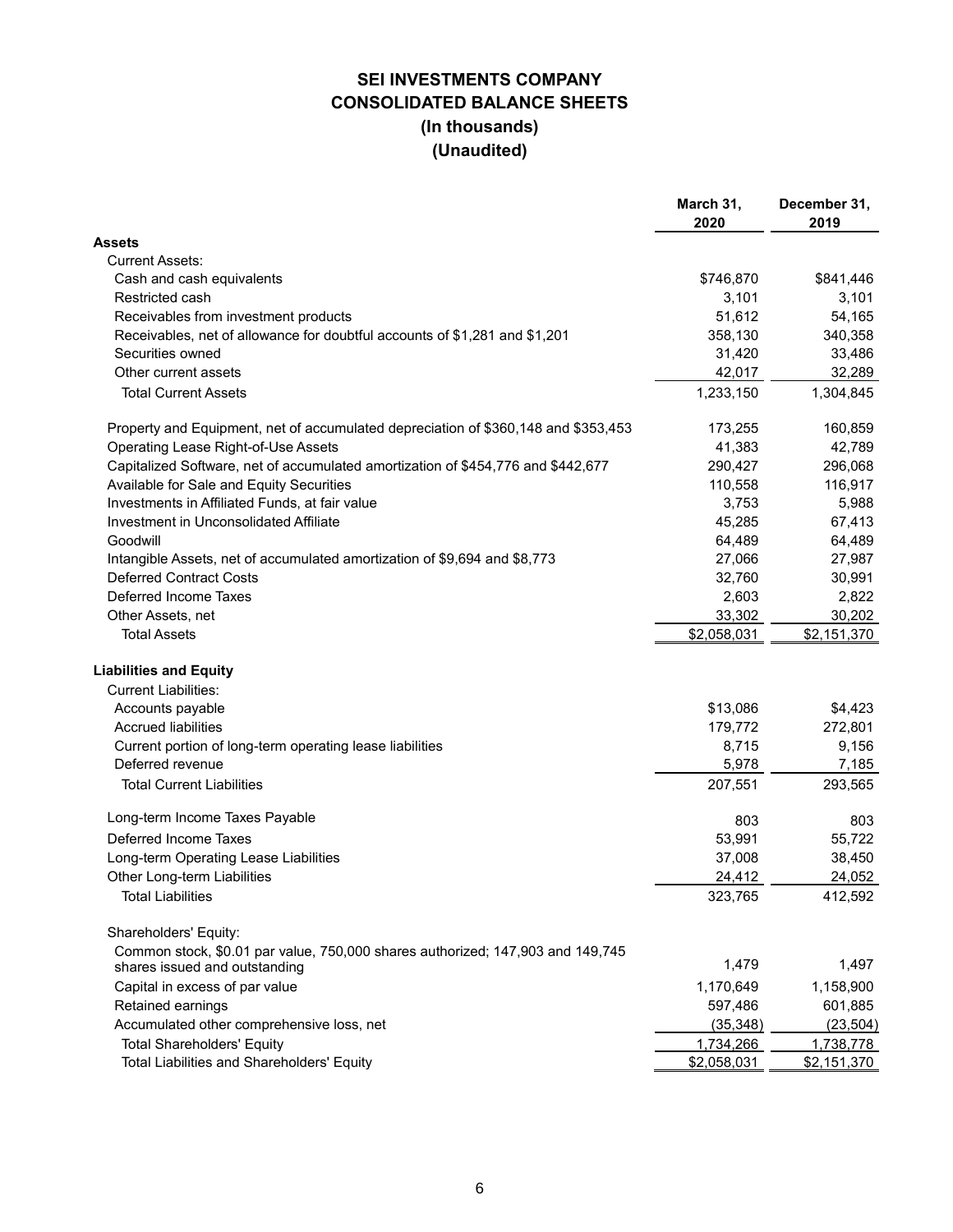## **ENDING ASSET BALANCES (In millions) (Unaudited)**

|                                                                     | Mar. 31,<br>2019   | Jun. 30,<br>2019   | Sept. 30,<br>2019  | Dec. 31,<br>2019   | Mar. 31,<br>2020   |
|---------------------------------------------------------------------|--------------------|--------------------|--------------------|--------------------|--------------------|
| <b>Private Banks:</b>                                               |                    |                    |                    |                    |                    |
| Equity and fixed-income programs                                    | \$22,369           | \$22,563           | \$22,580           | \$23,851           | \$21,160           |
| Collective trust fund programs                                      | 4                  | 4                  | 4                  | 4                  | 5                  |
| Liquidity funds                                                     | 3,753              | 3,322              | 3,695              | 3,405              | 4,143              |
| Total assets under management<br>Client assets under administration | \$26,126<br>22,886 | \$25,889<br>23,387 | \$26,279<br>23,985 | \$27,260<br>25,801 | \$25,308<br>21,497 |
| <b>Total assets</b>                                                 | \$49,012           | \$49,276           | \$50,264           | \$53,061           | \$46,805           |
| Investment Advisors:                                                |                    |                    |                    |                    |                    |
| Equity and fixed-income programs                                    | \$61,277           | \$64,591           | \$65,059           | \$67,895           | \$54,856           |
| Collective trust fund programs                                      | 5                  | 6                  | 4                  | 4                  |                    |
| Liquidity funds                                                     | 4,362              | 2,618              | 2,673              | 2,887              | 5,969              |
| Total assets under management                                       | \$65,644           | \$67,215           | \$67,736           | \$70,786           | \$60,827           |
| Institutional Investors:                                            |                    |                    |                    |                    |                    |
| Equity and fixed-income programs                                    | \$82,578           | \$82,335           | \$82,659           | \$84,291           | \$72,399           |
| Collective trust fund programs                                      | 79                 | 78                 | 81                 | 83                 | 94                 |
| Liquidity funds                                                     | 2,529              | 2,173              | 2,290              | 1,746              | 3,672              |
| Total assets under management                                       | \$85,186           | \$84,586           | \$85,030           | \$86,120           | \$76,165           |
| Client assets under advisement                                      | 3,694              | 3,598              | 4,467              | 3,948              | 3,406              |
| <b>Total assets</b>                                                 | \$88,880           | \$88,184           | \$89,497           | \$90,068           | \$79,571           |
| Investment Managers:                                                |                    |                    |                    |                    |                    |
| Collective trust fund programs                                      | 49,232             | 51,838             | 53,169             | 58,070             | 48,226             |
| Liquidity funds                                                     | 704                | 472                | 477                | 479                | 392                |
| Total assets under management                                       | \$49,936           | \$52,310           | \$53,646           | \$58,549           | \$48,618           |
| Client assets under administration (A)                              | 585,997            | 607,086            | 637,986            | 657,541            | 610,794            |
| <b>Total assets</b>                                                 | \$635,933          | \$659,396          | \$691,632          | \$716,090          | \$659,412          |
| Investments in New Businesses:                                      |                    |                    |                    |                    |                    |
| Equity and fixed-income programs                                    | \$1,466            | \$1,566            | \$1,621            | \$1,688            | \$1,484            |
| Liquidity funds                                                     | 218                | 141                | 132                | 158                | 152                |
| Total assets under management                                       | \$1,684            | \$1,707            | \$1,753            | \$1,846            | \$1,636            |
| Client assets under advisement                                      | 729                | 887                | 825                | 1,343              | 1,056              |
| <b>Total assets</b>                                                 | \$2,413            | \$2,594            | \$2,578            | \$3,189            | \$2,692            |
| <b>LSV Asset Management:</b>                                        |                    |                    |                    |                    |                    |
| Equity and fixed-income programs (B)                                | \$103,163          | \$103,575          | \$100,295          | \$107,476          | \$70,851           |
| Total:                                                              |                    |                    |                    |                    |                    |
| Equity and fixed-income programs (C)                                | \$270,853          | \$274,630          | \$272,214          | \$285,201          | \$220,750          |
| Collective trust fund programs                                      | 49,320             | 51,926             | 53,258             | 58,161             | 48,327             |
| Liquidity funds                                                     | 11,566             | 8,726              | 9,267              | 8,675              | 14,328             |
| Total assets under management                                       | \$331,739          | \$335,282          | \$334,739          | \$352,037          | \$283,405          |
| Client assets under advisement                                      | 4,423              | 4,485              | 5,292              | 5,291              | 4,462              |
| Client assets under administration (D)                              | 608,883            | 630,473            | 661,971            | 683,342            | 632,291            |
| Total assets                                                        | \$945,045          | \$970,240          | \$1,002,002        | \$1,040,670        | \$920,158          |

(A) Client assets under administration in the Investment Managers segment include \$50.4 billion of assets that are at fee levels below our normal full-service assets (as of March 31, 2020).

(B) Equity and fixed-income programs include \$1.3 billion of assets managed by LSV in which fees are based on performance only (as of March 31, 2020).

(C) Equity and fixed-income programs include \$8.4 billion of assets invested in various asset allocation funds at March 31, 2020.

(D) In addition to the numbers presented, SEI also administers an additional \$11.5 billion in Funds of Funds assets (as of March 31, 2020) on which SEI does not earn an administration fee.